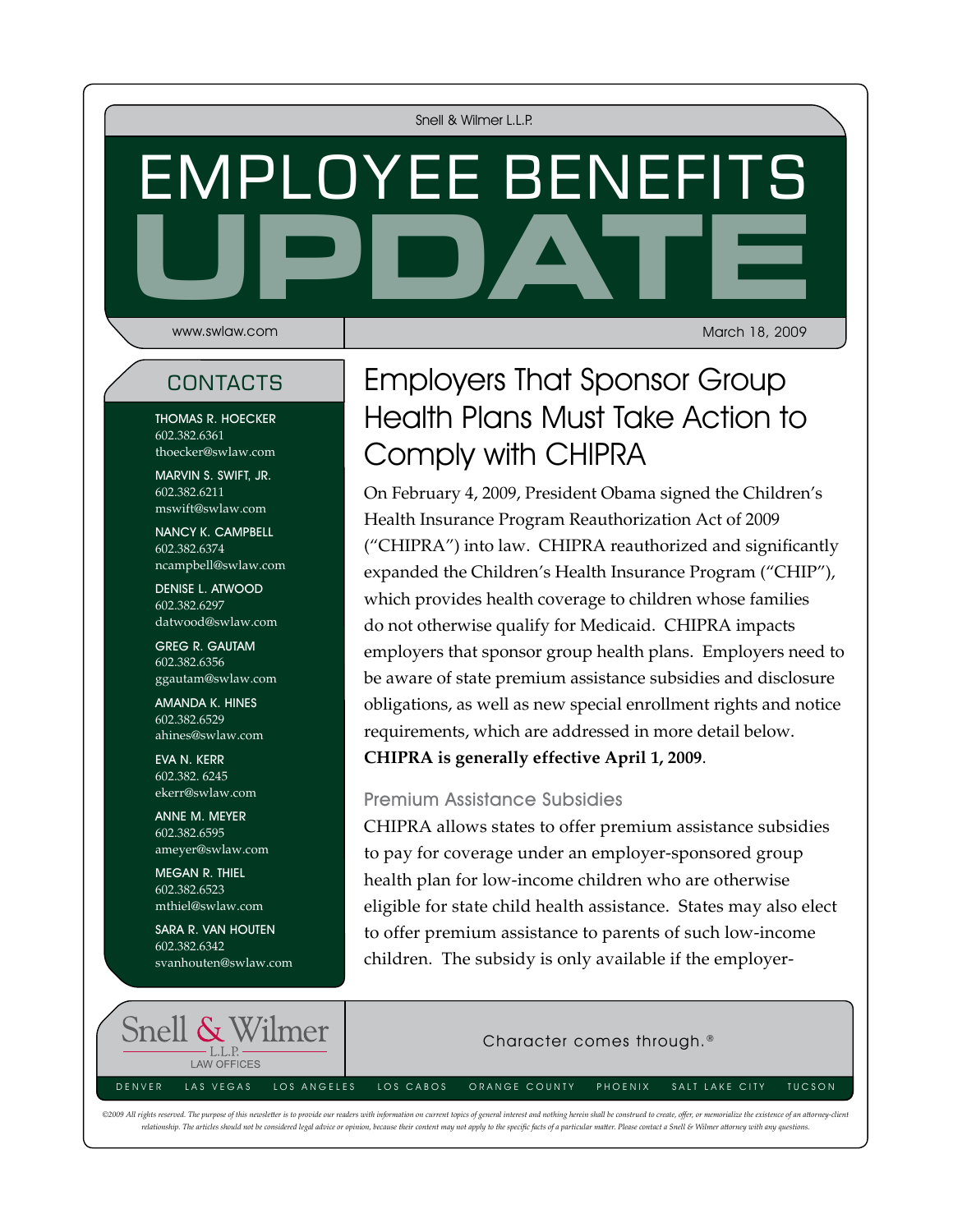# **UPDAT** Employee Benefits

sponsored group health plan meets the following requirements:

- The plan qualifies as "creditable" coverage" as a group health plan under the Health Insurance Portability and Accountability Act ("HIPAA");
- The employer pays at least 40% of any premium for such coverage;
- The group health plan is available to a reasonable classification of employees that does not violate the nondiscrimination requirements of Internal Revenue Code Section 105(h)(3)  $(A)(ii)$ ; and
- The group health plan is not a health flexible spending arrangement (health FSA) or a high deductible health plan.

The premium assistance subsidy generally equals the difference between the employee contribution required for employee-only coverage under the group health plan and the employee contribution required for employee and child coverage. States can either: (1) reimburse employees the amount paid for employer-sponsored group health plan coverage; or (2) pay employers directly. Employers may optout of receiving direct payments from the state, although the employer must still allow eligible individuals to enroll in its group health plan. If an employer opts out

of receiving direct payments from the state, employees pay their share of the premium through payroll withholding and the state pays premium assistance subsidies directly to the employees.

The subsidy is voluntary. States cannot require that parents elect to enroll their child in an employer-sponsored group health plan as a condition of receiving child health assistance. States are also required to establish a process for permitting a parent of a low-income child receiving a premium assistance subsidy to disenroll the child from employer coverage and enroll the child in the state's child health plan. This could be problematic for employers who allow employees to pay for group health plan coverage on a pre-tax basis under a cafeteria plan. The current Treasury Regulations allow mid-year election changes to add employer-sponsored group health plan coverage if CHIP coverage is lost, but do not currently allow for mid-year election changes to drop employer-sponsored group health plan coverage if CHIP coverage becomes available. Guidance from the IRS is needed with respect to this issue.

Children who are eligible for state health assistance and who are enrolled in an employer-sponsored group health plan through the subsidy program may still be covered under the state's child health plan.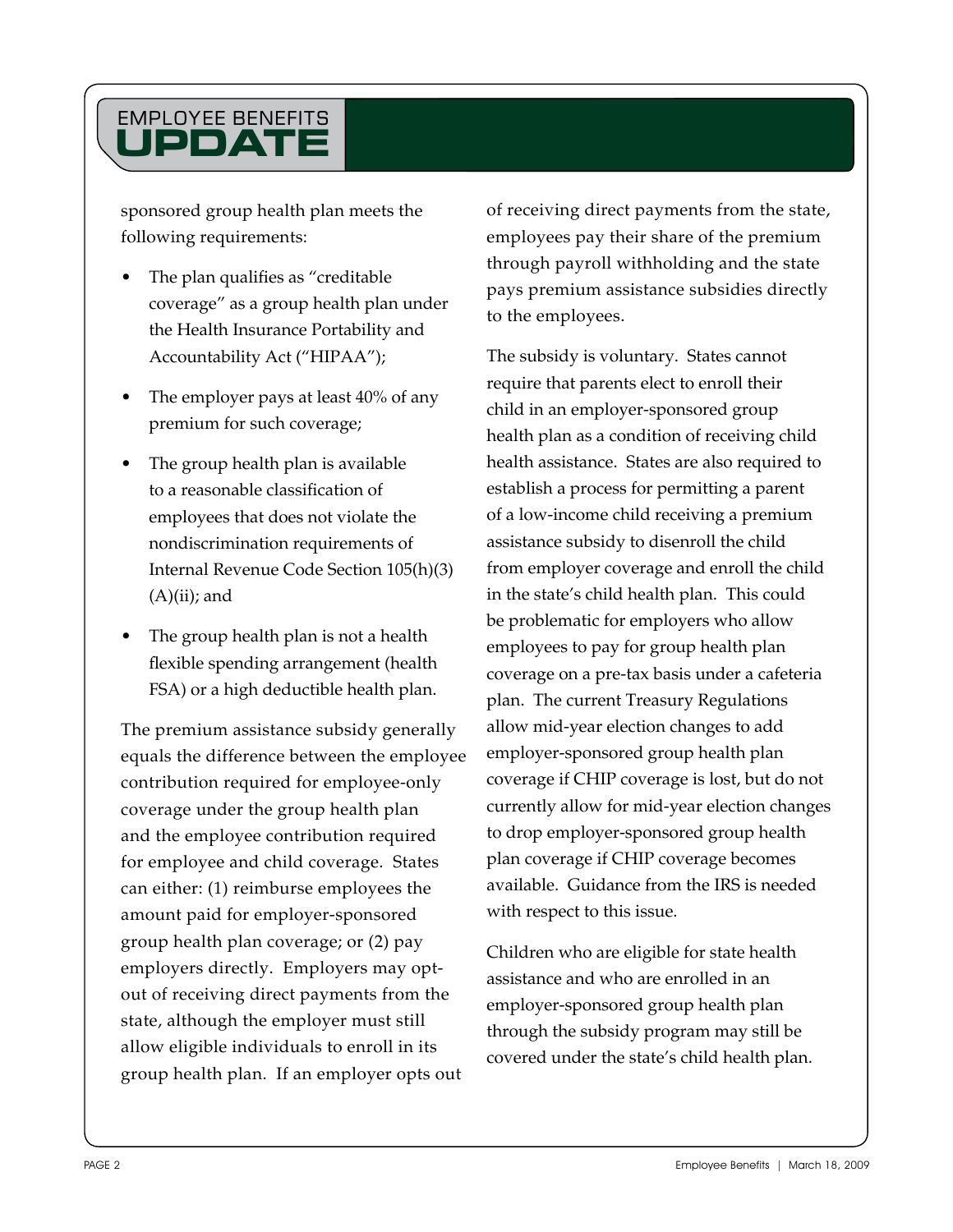# **UPDAT** Employee Benefits

CHIPRA clarifies that employer-sponsored group health plans must pay primary to the state's child health plan.

#### *Employer Action Items:*

- $\Box$  Employers should determine: (1) if the state in which their employees reside provides premium assistance subsidies for coverage under employer-sponsored group health plans; and (2) whether it wants to opt out of receiving premium payments directly from the state. Employers that decide to opt-out of such direct payments must notify the state of its decision.
- $\Box$  Employers may need to amend their group health plans to ensure that the plan is primary to coverage under a state's child health plan.
- $\Box$  Employers that sponsor cafeteria plans should decide how to handle mid–year requests to cancel group health plan coverage to enroll in a state's child health plan.

#### Special Enrollment Rights

HIPAA currently requires that group health plans allow employees, and their spouses and eligible dependents, to enroll midyear if COBRA coverage is exhausted or non-COBRA coverage is lost due to certain limited circumstances, provided certain

conditions are met. CHIPRA adds two new HIPAA special enrollment right events. Effective April 1, 2009, group health plans must allow employees and their dependents to enroll in the plan mid-year if either of the two following conditions is met:

- An employee or dependent becomes ineligible for coverage under a Medicaid plan or a state child health plan, and as a result, such coverage is terminated; or
- An employee or dependent becomes eligible for a premium assistance subsidy for the group health plan under Medicaid or the state child health plan.

The employee must request coverage under the group health plan within 60 days of the date the employee or dependent loses Medicaid or CHIP coverage or becomes eligible for a premium assistance subsidy. It is important to note that this is longer than the current HIPAA special enrollment period of 30 days. CHIPRA does not address whether group health plan coverage that is elected pursuant to these new special enrollment rights becomes effective retroactively or prospectively. Until additional guidance is issued, employers may want to consider allowing coverage to be elected on a prospective basis.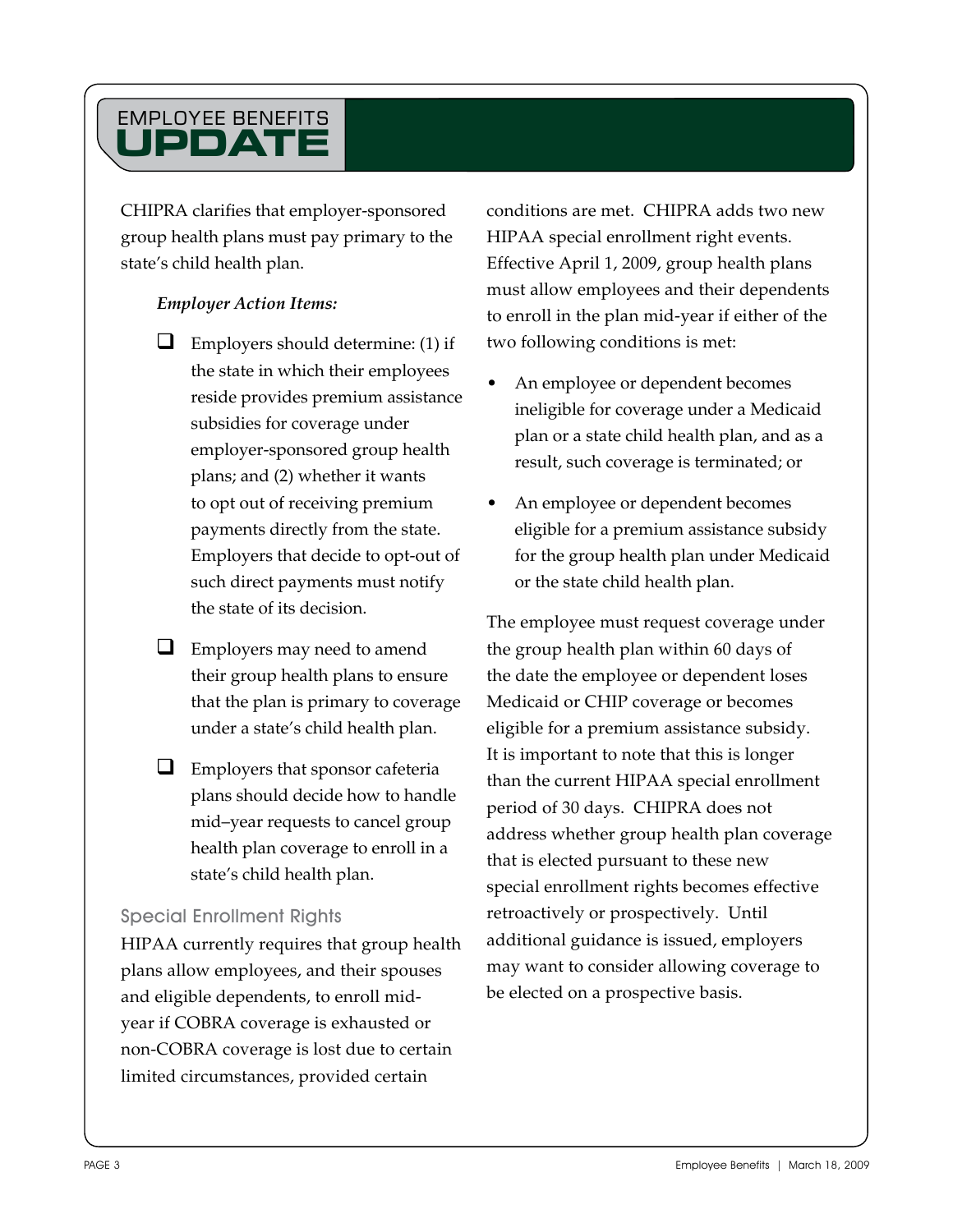# **UPDATE** Employee Benefits

#### *Employer Action Items:*

- $\Box$  Employers who sponsor group health plans must allow employees to exercise these new special enrollment rights as of April 1, 2009.
- **L** Employers may need to amend their group health plans and cafeteria plans to include the two new HIPAA special enrollment right events. Employers should also consider sending out summaries of material modification as soon as possible to notify employees of the change.
- $\Box$  Employers should update their special enrollment rights notice. The Department of Labor's model notice is currently out-of-date and is not clear when it will be updated.

#### New Premium Assistance Subsidy Notice Requirement

Employers that sponsor group health plans in a state that provides premium assistance subsidies for coverage under employersponsored group health plans under the state's Medicaid plan or child health plan must provide its employees with a written notice informing them of the availability of such subsidies. The Departments of Labor and Health and Human Services, in consultation with state Medicaid and CHIP

agencies, are directed to develop national and state-specific model notices by February 4, 2010 for employers to use to comply with this requirement. Employers are required to distribute the notices beginning with the first plan year that begins after the model notices are first issued.

Employers may provide the premium assistance subsidy notice applicable to the state in which an employee resides: (1) with materials notifying the employee of health plan eligibility; (2) with open enrollment materials; or (3) with the summary plan description.

Employers that fail to comply with the notice requirement may be subject to a \$100 a day penalty per employee.

### *Employer Action Items:*

 $\Box$  Employers will eventually have to distribute state-specific premium assistance subsidy notices effective as of the first day of the first plan year following the date the model notices are issued.

New State Disclosure Requirements Plan administrators of group health plans are required to disclose information about the benefits available under the group health plan to a state, upon request, so that the state can determine whether it is cost-effective to provide premium assistance subsidies and to coordinate benefits. The Departments